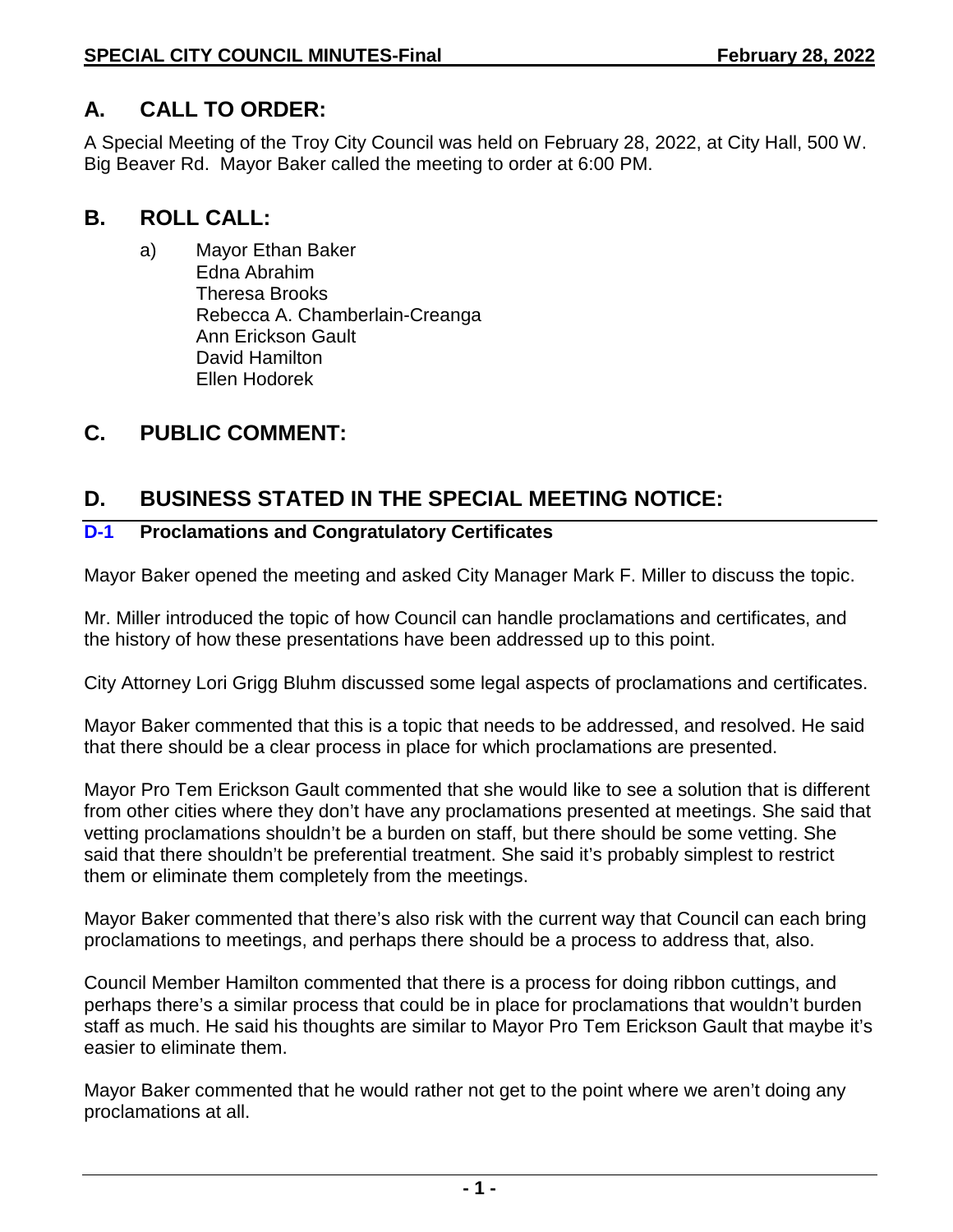Council Member Chamberlain-Creanga commented that she is not in favor of eliminating proclamations altogether. She said she would like to establish some criteria, for example, proclamations that address alleviating suffering in the community, or health/safety/welfare. She commented that she would like to see the Global Troy Advisory Committee be included in the discussion of proclamations that relate to global issues, such as having Global Troy handle those proclamations, then bring them to City Council as a report. She said that there are a lot of people who do amazing things worthy of a proclamation, but don't know how to access the process, so perhaps it's better to not expand on those since it would be a burden on staff.

Council Member Brooks suggested that there be standing proclamations that aren't official and presented, but are ongoing, and the list would be reviewed by Council annually. She said that there is a value to giving proclamations to residents and feel-good events. She agreed that global issue proclamations could be addressed by Global Troy, like Council Member Chamberlain-Creanga suggested.

Council Member Hodorek commented that she doesn't know if City Council is the appropriate body to issue proclamations on certain issues, especially issues that seem nonpartisan but actually turn out to be divisive. She said that sometimes divisive proclamations can undermine Council's ability to represent everyone in the community. She commented that because Troy is so diverse, it can be very difficult to recognize everyone sufficiently. She agreed with Council Member Brooks' suggestion to have standing proclamations on the City website. She commented that last-minute proclamations are problematic, and puts a tremendous burden on staff, so they should be very rare.

Council Member Abrahim commented that she is leaning toward curtailing the types of proclamations that were presented in the past. She said that the meetings are for business, but sometimes local recognition proclamations based in Troy deserve to be recognized. She said that she also agrees with Council Member Brooks' idea to have a list of standing proclamations that is approved annually by City Council. She said she likes the idea of having proclamations approved by Global Troy, but that there would still be a risk of unintentionally creating a potentially divisive issue for Global Troy.

City Attorney Bluhm commented that according to the Council Rules, congratulatory certificates do not require City Council action.

City Manager Miller commented that City Council could annually approve a list of generally agreeable proclamations that would be distributed at the appropriate time.

Mayor Baker agreed with Mr. Miller's idea, and commented that the list of proclamations could make that process streamlined. He said that sometimes events are in the news, and then they become proclamations, which is a traditional way of handling proclamations for individuals. He said he doesn't want to eliminate proclamations completely. He said there seems to be a consensus that if it's for a Troy-based event or group, it could be approved easily, however there are still divisive issues that affect Troy residents.

Mayor Pro Tem Erickson Gault clarified that she would like to remove the proclamations from presentations at the meetings, but still issue them. She said perhaps have proclamations be a rare occurrence at meetings, but issue more certificates after Council votes on them.